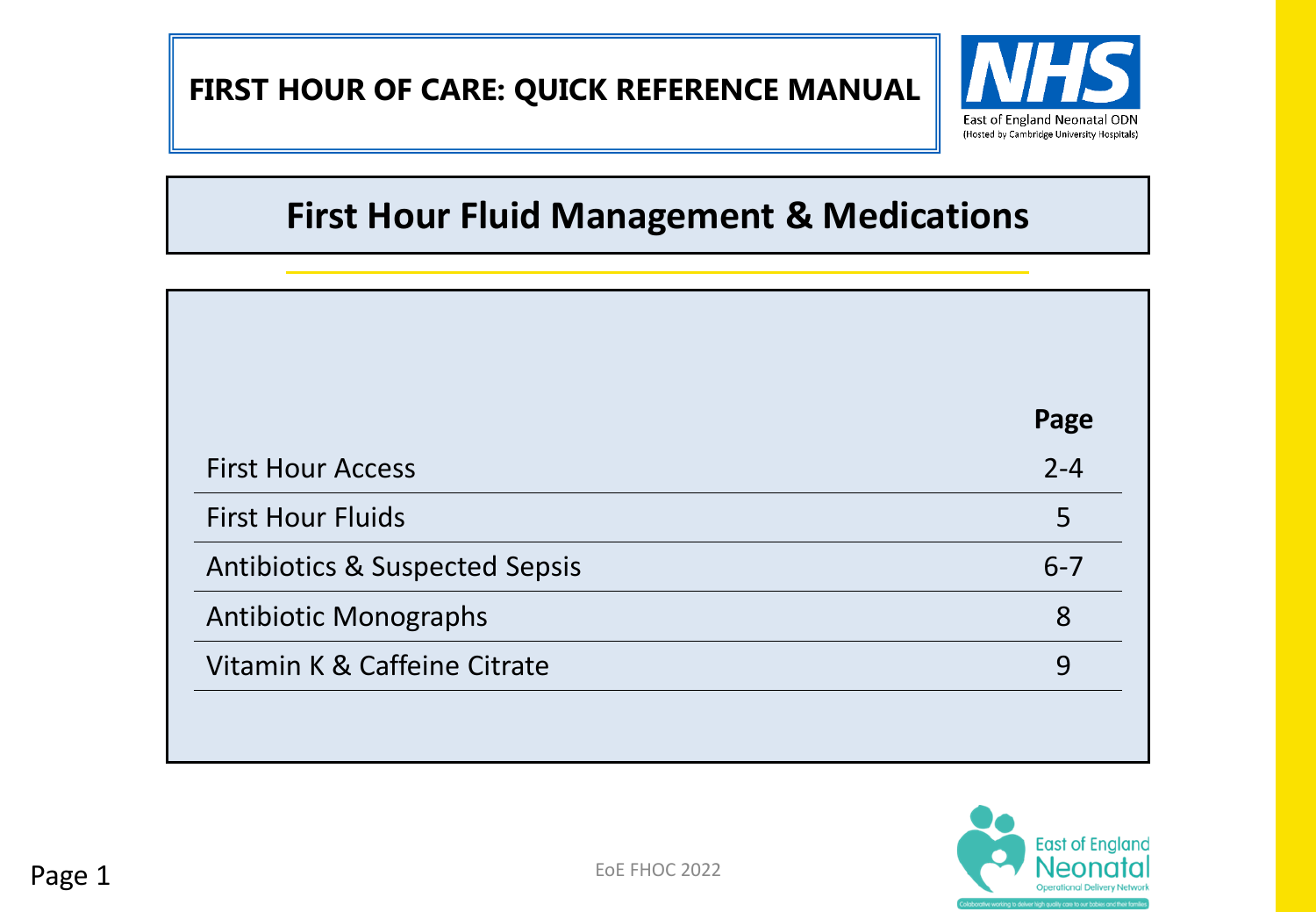## **First Hour Access:**

**Peripheral Venous Access:** *\*1st line access for most infants; allows administration of antibiotic infusions and maintenance fluids\**

- Strong consideration for 1<sup>st</sup> line access even in infants requiring umbilical lines risk of hypoglycaemia and delay in antibiotic administration if umbilical access attempts, and confirmation of line positions, are not timely.
- $\triangleright$  Ideal for bolus medications which do not require central access (Protecting sterility of central lines from multiple access)

## *Peripherally inserted central catheter line (PICC) / Silastic Long lines:*

**Not always first line within the first hour of care** – To be used in the event of contra-indication to umbilical access. Gastroschisisfor example

#### Indications

- $\triangleright$  Major gastrointestinal problems and prolonged intolerance to enteral feeds
- $\triangleright$  Parenteral nutrition administration
- $\triangleright$  Where peripheral access is unsuccessful or to minimise multiple attempts
- $\triangleright$  Requirement for centrally administered drugs/infusions e.g. inotropes
- $\triangleright$  Long term drug administration
- $\triangleright$  Need for higher concentrations of glucose (>12.5%)
- $\triangleright$  Blood products should not be given via a long line due to the risk of occlusion

### Line choice

- $\triangleright$  Babies <1kg in weight 1Fr / Premicath
- $\triangleright$  Babies >1kg in weight 2Fr

## Measurement

Measure from the proposed insertion point

- To the sternal notch for lines inserted in the upper limbs
- To the xiphisternum for lines inserted in the lower limbs

Confirmation of line position

- The tip of upper limb PICCs should ideally lie in the superior vena cava, with the relevant arm positioned perpendicular to the chest wall when the check radiograph is taken. Tip must pass the shoulder joint
- For lower limb inserted PICCs, the tip should ideally be I the inferior vena cava above L4-L% level, and the possibility of malposition in an ascending lumbar vein requires specific consideration.

**FHOC Reference:** Clinical Guidelines: Insertion of a UVC & Insertion of a UAC

EoE FHOC 2022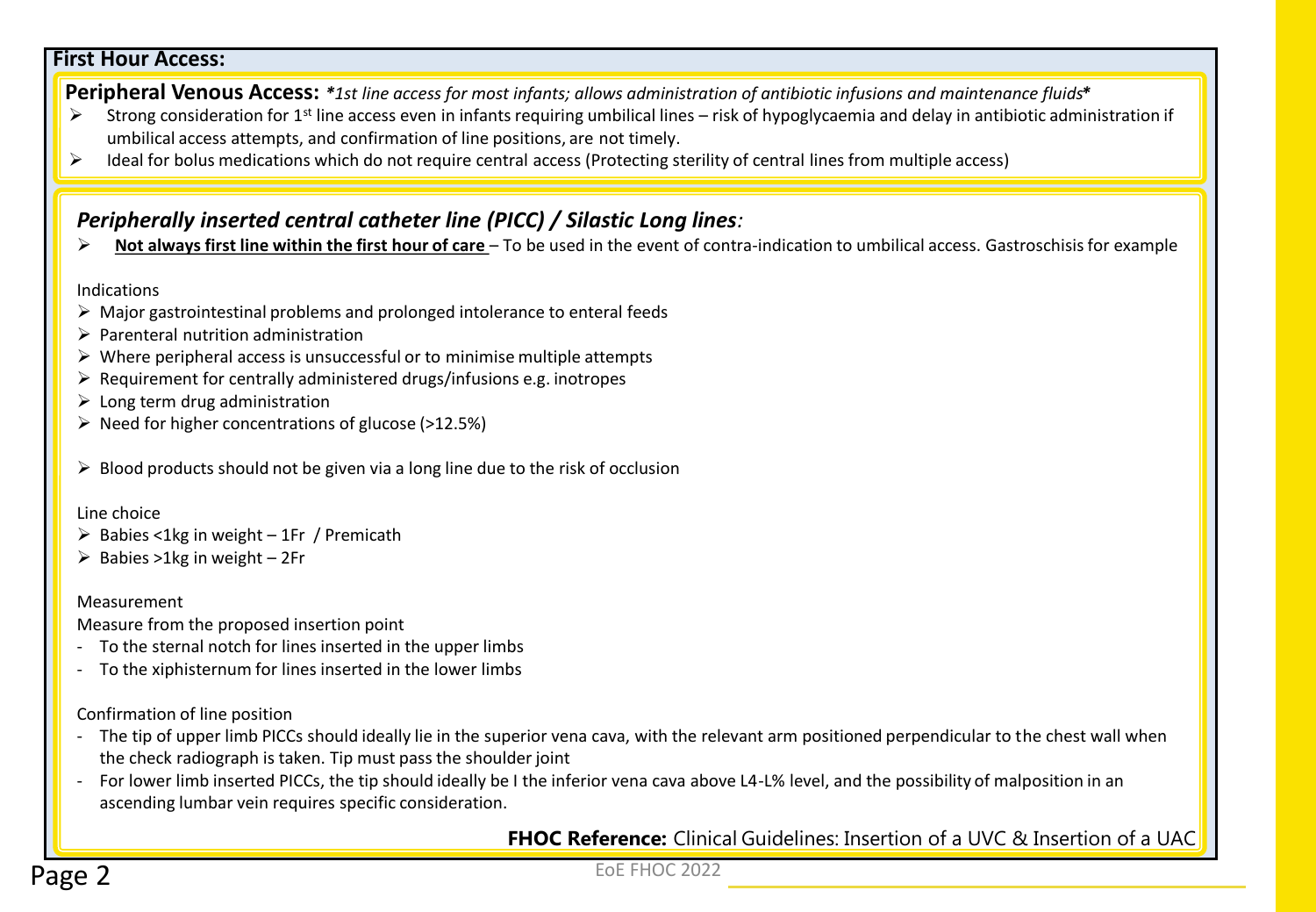## **First Hour Access:**

| <b>Umbilical Arterial Catheter (UAC)</b><br><b>Umbilical Venous Catheter (UVC)</b><br><b>Indications:</b><br><b>Indications:</b><br>$\triangleright$ Frequent measurement of arterial blood gases or blood sampling<br>$\triangleright$ Infants requiring, or likely to require, medications prohibited by<br>$\triangleright$ Continuous monitoring of arterial blood pressure<br>peripheral access (e.g Inotropes, Hypertonic Solutions/High<br>Strength Dextrose, Parenteral Nutrition)<br>▶ 2 Resuscitation (though UVC is first choice)<br>$\triangleright$ Emergency vascular access for resuscitation of infants at birth<br>$\triangleright$ <b>2</b> Exchange transfusion<br>$\triangleright$ Exchange transfusion<br><b>Contra-indications:</b><br>$\triangleright$ Low birth weight infants to avoid multiple peripheral cannulation<br>$\triangleright$ Abdominal wall abnormality, necrotising enterocolitis, peritonitis,<br>evidence of lower limb or buttocks vascular compromise, IUGR with<br>antenatal absent or reversed end diastolic flow - consider peripheral<br><b>Contra-indications:</b><br>arterial line as first choice<br>$\triangleright$ 2 Abdominal wall abnormality, necrotising enterocolitis, peritonitis<br><b>Complications</b><br>> Positional: Perforation, misdirection, refractory hypoglycaemia (if UAC<br><b>Complications:</b><br>tip opposite coeliac axis & dextrose infusion is running)<br>$\triangleright$ Sepsis, haemorrhage, embolism/thrombosis, pericardial effusion,<br>> Vascular Accident: Abdominal aortic thrombosis leading to congestive<br>pleural effusion, portal hypertension, *Malpositioned catheter*<br>heart failure, embolism, vasospasm, loss of extremity, air embolism<br>> Catheters placed in the <b>heart</b> can cause pericardial effusion, cardiac<br>▶ Equipment Related: Breaks or knots in catheter<br>tamponade, endocarditis, arrhythmia, and death<br>> Other: Sepsis, haemorrhage, necrotising enterocolitis, intestinal<br>> Catheters placed in the <b>portal system</b> are associated with<br>perforation, pericardial effusion, hypertension, arrhythmia<br>necrotising enterocolitis, colonic perforation & hepatic necrosis<br>$\triangleright$ Catheters in a low position (pre-hepatic) may be at increased risk<br>Length by formula (cm): $[3 \times weight (kg)] + 9 + stump length (cm)$<br>of hepatic necrosis and intra-abdominal extravasation<br><b>Position (MUST BE CONFIRMED BY XRAY):</b><br>Length by formula (cm): [UAC length/2]+ 1 + stump length (cm)<br>>High placement: T6 - T10   <b>a</b> Low placement: Below L3 (ideally L4 - L5)<br>OR: Directly measure length from cord base to xiphisternum and add<br>> Catheter tips at T11 to L2 must be pulled to a low placement or removed<br>on cord stump length<br><b>Position (MUST BE CONFIRMED BY XRAY):</b><br>> The catheter should lie outside the cardiac silhouette ideally at T8-T9<br>>A UVC tip sited at or below T10 should only be used on short term basis<br>(if considered essential) due to a higher risk of extravasation<br>$\triangleright$ To help maintain catheter patency use heparanised saline solution (either<br>0.45% or 0.9% saline containing 1 unit heparin per ml). Infuse at a rate of<br>$\triangleright$ Run 0.9% saline 1ml/hr via UVC while awaiting confirmation of position<br>0.5-1ml/hour according to size of baby<br>on radiograph | Central Access: (Umbilical Lines should remain in situ only as long as clinical indications exist) |  |  |  |  |
|----------------------------------------------------------------------------------------------------------------------------------------------------------------------------------------------------------------------------------------------------------------------------------------------------------------------------------------------------------------------------------------------------------------------------------------------------------------------------------------------------------------------------------------------------------------------------------------------------------------------------------------------------------------------------------------------------------------------------------------------------------------------------------------------------------------------------------------------------------------------------------------------------------------------------------------------------------------------------------------------------------------------------------------------------------------------------------------------------------------------------------------------------------------------------------------------------------------------------------------------------------------------------------------------------------------------------------------------------------------------------------------------------------------------------------------------------------------------------------------------------------------------------------------------------------------------------------------------------------------------------------------------------------------------------------------------------------------------------------------------------------------------------------------------------------------------------------------------------------------------------------------------------------------------------------------------------------------------------------------------------------------------------------------------------------------------------------------------------------------------------------------------------------------------------------------------------------------------------------------------------------------------------------------------------------------------------------------------------------------------------------------------------------------------------------------------------------------------------------------------------------------------------------------------------------------------------------------------------------------------------------------------------------------------------------------------------------------------------------------------------------------------------------------------------------------------------------------------------------------------------------------------------------------------------------------------------------------------------------------------------------------------------------------------------------------------------------------------------------------------------------------------------------------------------------------------------------------------------------------------------------------------------------------------------------------------------------------------------------------------------------------------------------------------------------------------------|----------------------------------------------------------------------------------------------------|--|--|--|--|
|                                                                                                                                                                                                                                                                                                                                                                                                                                                                                                                                                                                                                                                                                                                                                                                                                                                                                                                                                                                                                                                                                                                                                                                                                                                                                                                                                                                                                                                                                                                                                                                                                                                                                                                                                                                                                                                                                                                                                                                                                                                                                                                                                                                                                                                                                                                                                                                                                                                                                                                                                                                                                                                                                                                                                                                                                                                                                                                                                                                                                                                                                                                                                                                                                                                                                                                                                                                                                                                    |                                                                                                    |  |  |  |  |
|                                                                                                                                                                                                                                                                                                                                                                                                                                                                                                                                                                                                                                                                                                                                                                                                                                                                                                                                                                                                                                                                                                                                                                                                                                                                                                                                                                                                                                                                                                                                                                                                                                                                                                                                                                                                                                                                                                                                                                                                                                                                                                                                                                                                                                                                                                                                                                                                                                                                                                                                                                                                                                                                                                                                                                                                                                                                                                                                                                                                                                                                                                                                                                                                                                                                                                                                                                                                                                                    |                                                                                                    |  |  |  |  |
|                                                                                                                                                                                                                                                                                                                                                                                                                                                                                                                                                                                                                                                                                                                                                                                                                                                                                                                                                                                                                                                                                                                                                                                                                                                                                                                                                                                                                                                                                                                                                                                                                                                                                                                                                                                                                                                                                                                                                                                                                                                                                                                                                                                                                                                                                                                                                                                                                                                                                                                                                                                                                                                                                                                                                                                                                                                                                                                                                                                                                                                                                                                                                                                                                                                                                                                                                                                                                                                    |                                                                                                    |  |  |  |  |
|                                                                                                                                                                                                                                                                                                                                                                                                                                                                                                                                                                                                                                                                                                                                                                                                                                                                                                                                                                                                                                                                                                                                                                                                                                                                                                                                                                                                                                                                                                                                                                                                                                                                                                                                                                                                                                                                                                                                                                                                                                                                                                                                                                                                                                                                                                                                                                                                                                                                                                                                                                                                                                                                                                                                                                                                                                                                                                                                                                                                                                                                                                                                                                                                                                                                                                                                                                                                                                                    |                                                                                                    |  |  |  |  |

**Page 3 FHOC Reference:** Clinical Guidelines: Insertion of a UVC & Insertion of a UAC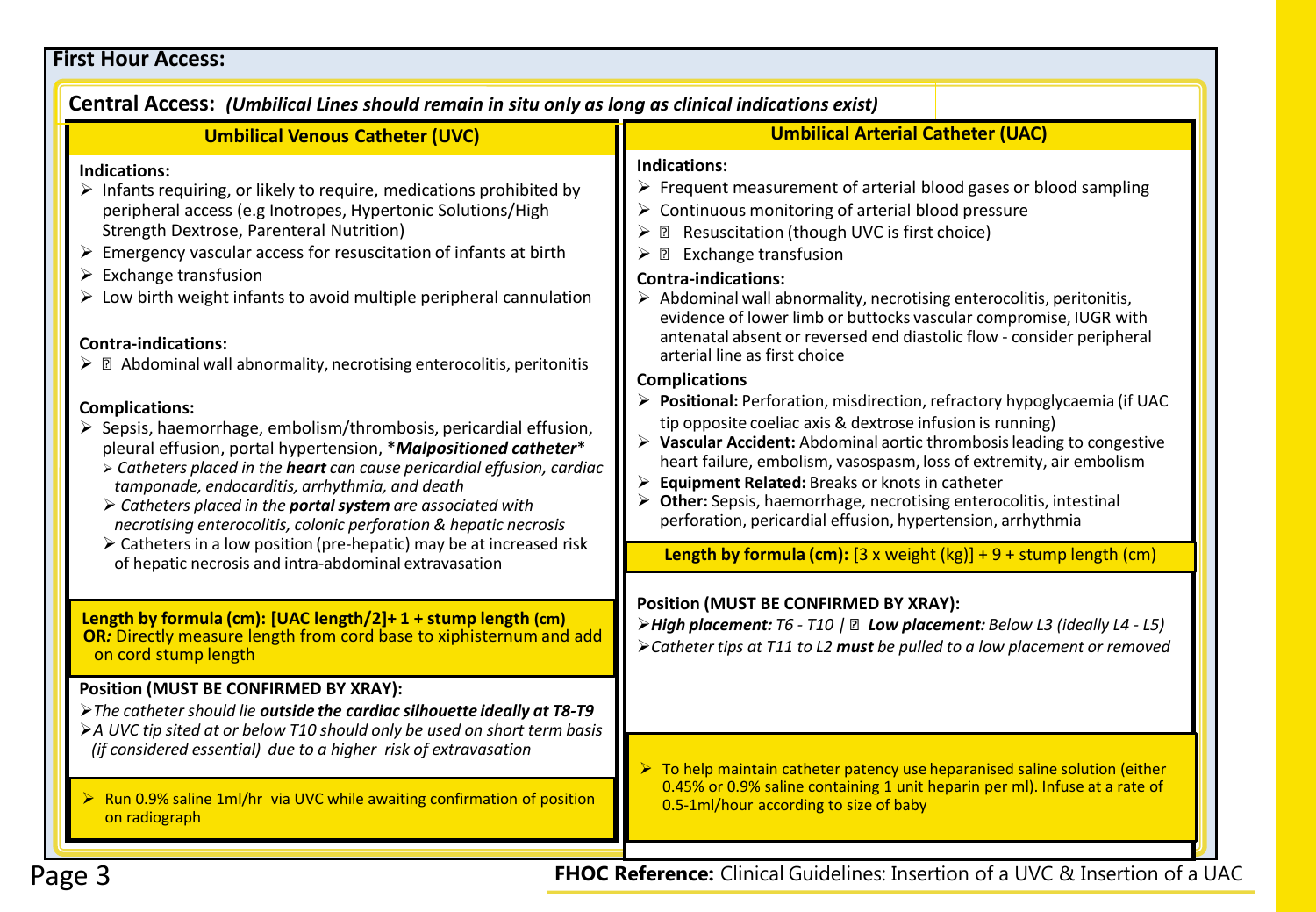## **First Hour Access:**

## **Considering umbilical catheterisation as first line venous access:**

Peripheral venous access can prove difficult during initial stabilisation of the preterm infant. Multiple cannulation attempts can have an impact on:

- Skin integrity Umbilical access should be used as the primary form of venous access in extreme pre-terms. During early skin maturation, multiple attempts can affect skin integrity through iatrogenic injury, over handling, loss of humidification and loss of barrier function.
- $\triangleright$  Thermoregulation Multiple cannulation attempts and handling increases the risk of hypothermia in the first hour of care.
- $\triangleright$  Vein preservation Multiple failed attempts will impact on the viability of peripheral veins for subsequent access
- Pain/stressors Peripheral cannulation increases pain scores and has been shown t be a stressor associated with impairment of neurodevelopment.
- $\triangleright$  Hypoglycaemia In those neonates at risk, multiple failed attempts at cannulation will delay correction

## **Initial Umbilical venous catherisation over peripheral cannulation should be carried out in:**

- **Extreme prematurity (<26/40)**
- **Birth weight <800g**
- **Emergency venous access is needed**

Consider prioritising the initial insertion of umbilical venous catheters in older babies:

- >3 failed attempts at peripheral cannulation
- Conditions known to compromise venous access eg Hypothermia, poor perfusion, hypotension, hypovolemia, sepsis and genetic syndromes after discussion with a Neonatal Consultant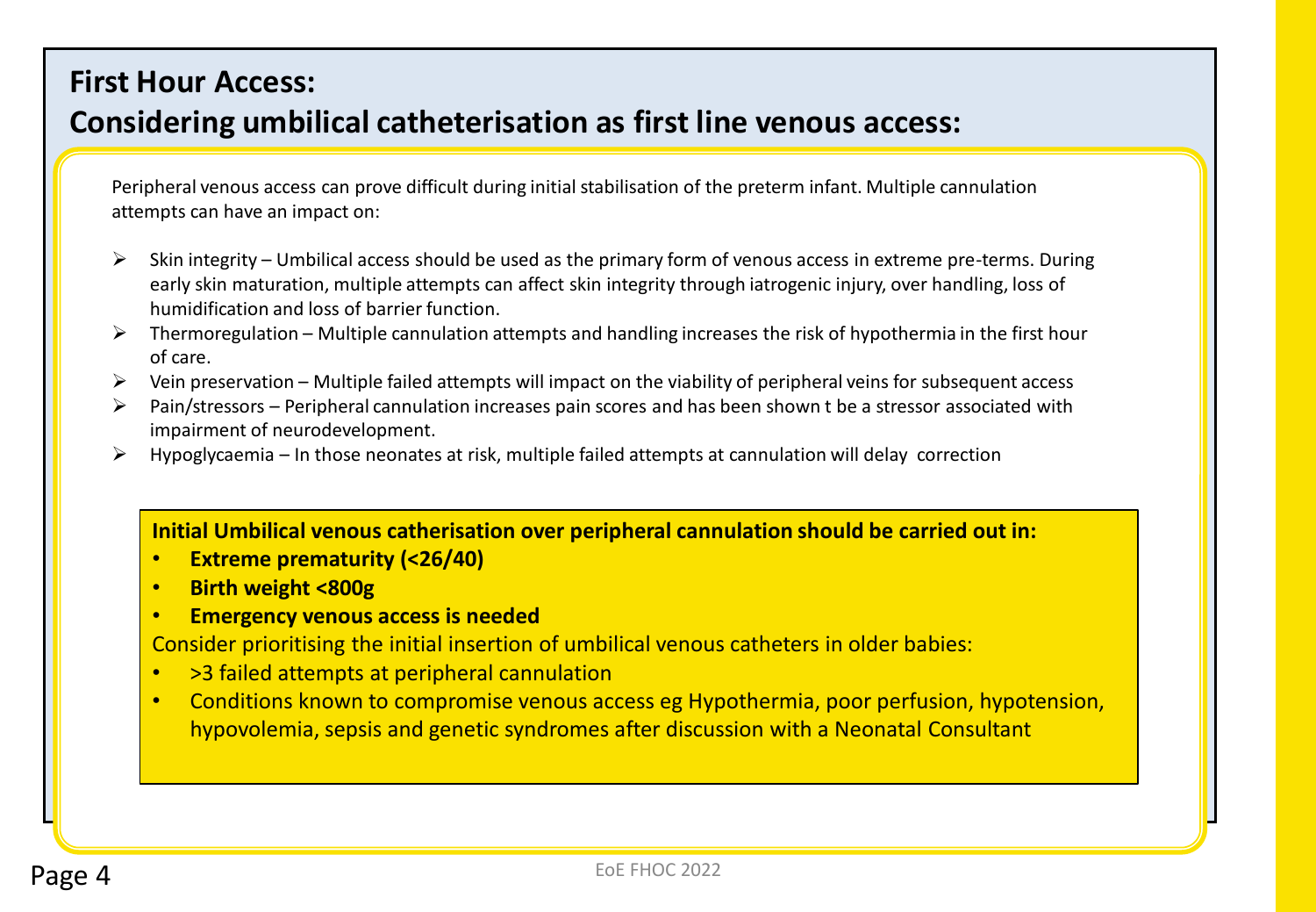## **First Hour Fluids:**

## **First Hour Fluids – Suggested Starting Rates**

Preterm Infant <28 weeks gestation: 80 to 100 ml/kg/day

Preterm Infant 28+0 to 36+6 weeks gestation: 60 to 80 ml/kg/day

Term Infant ≥37 weeks gestation: 50 to 60 ml/kg/day

Severe Perinatal Hypoxic-Ischaemic Insult in a Term Infant: 30 to 40 ml/kg/day**\***

\*These infants are at risk of significant fluid retention – 30ml/kg/day may be required if renal impairment is suspected. Frequent blood glucose monitoring is essential as higher strength dextrose solutions may be required to meet the infant's glucose requirement and prevent *hypoglycaemia*

- Subsequent choice of IV fluid type, and volume, will be determined by the infant's renal profile, serum electrolyte profiles, fluid balance (including urine output) and weight change
- Extremely preterm neonates will require highly frequent electrolyte monitoring during stabilisation (~4 hourly) and may require rates far in excess of 100ml/kg/day, as guided by senior review, particularly if at the extreme of viability

 All infants with significant clinical indicators of sepsis, significant perinatal stress or those infants < 34 weeks gestation must have fluids started within the first hour

 Where TPN is not indicated, or cannot be started within the 1st hour, **10% Glucose Solution would be the first line solution** where IV fluids are required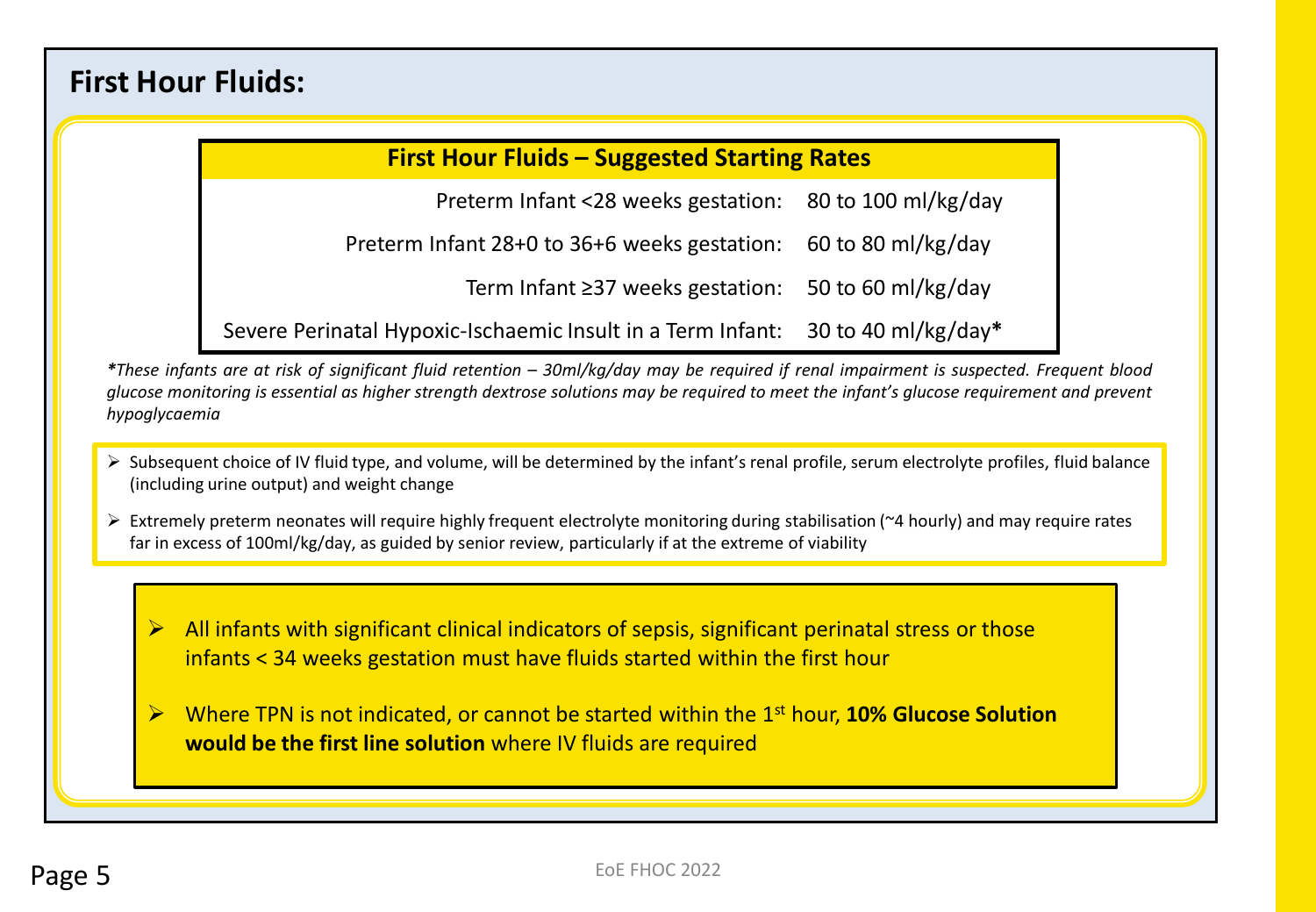| <b>Antibiotics &amp; Suspected Sepsis:</b>                                                                                                                                                                                                                                                                                                                                                                                                                                                                                                  |  |  |  |  |
|---------------------------------------------------------------------------------------------------------------------------------------------------------------------------------------------------------------------------------------------------------------------------------------------------------------------------------------------------------------------------------------------------------------------------------------------------------------------------------------------------------------------------------------------|--|--|--|--|
| <b>When to give</b>                                                                                                                                                                                                                                                                                                                                                                                                                                                                                                                         |  |  |  |  |
| $\triangleright$ Make antibiotic management decisions based on risk factors and clinical indicators (see tables 1 and 2 on page 41)<br>$\triangleright$ In babies born after 34+0 weeks of pregnancy, consider using the Kaiser Sepsis Risk Calculator to guide management (see guideline)                                                                                                                                                                                                                                                  |  |  |  |  |
| Manage as early onset neonatal sepsis in babies with any red flags or with 2 or more 'non-red-flag' risk factors or clinical indicators.<br>Administer antibiotics within 1 hour of decision to treat<br>Do not wait for results before starting antibiotics                                                                                                                                                                                                                                                                                |  |  |  |  |
| > In babies without red flags and only 1 risk factor or 1 clinical indicator use clinical judgement to decide whether it is safe to withhold<br>antibiotics and whether they require a period of monitoring                                                                                                                                                                                                                                                                                                                                 |  |  |  |  |
| $\triangleright$ For babies without risk factors or clinical indicators of possible infection continue routine care                                                                                                                                                                                                                                                                                                                                                                                                                         |  |  |  |  |
|                                                                                                                                                                                                                                                                                                                                                                                                                                                                                                                                             |  |  |  |  |
| <b>What to give</b>                                                                                                                                                                                                                                                                                                                                                                                                                                                                                                                         |  |  |  |  |
| $\triangleright$ See antibiotic table on page 42 for full details<br>> First line treatment for early onset sepsis will be Benzyl Penicillin plus Gentamicin in the majority of infants or refer to your local<br>antibiotic guidance.                                                                                                                                                                                                                                                                                                      |  |  |  |  |
|                                                                                                                                                                                                                                                                                                                                                                                                                                                                                                                                             |  |  |  |  |
| <b>Investigations</b>                                                                                                                                                                                                                                                                                                                                                                                                                                                                                                                       |  |  |  |  |
| $\triangleright$ Blood culture and CRP before starting antibiotics<br>> Recheck CRP at 18-24 hours following commencement of antibiotic treatment<br>Other useful investigations include FBC and CXR (if respiratory pathology)<br>In cases of suspected chorioamnionitis the placenta should be sent for histological examination and culture (see page 53)<br>If there is strong clinical suspicion of meningitis or <b>positive blood culture (other than CONS)</b> and it is safe to do so – perform a lumbar<br>puncture to obtain CSF |  |  |  |  |
| <b>FHOC Reference:</b> Clinical Guideline: East of England Neonatal Antibiotic Policy                                                                                                                                                                                                                                                                                                                                                                                                                                                       |  |  |  |  |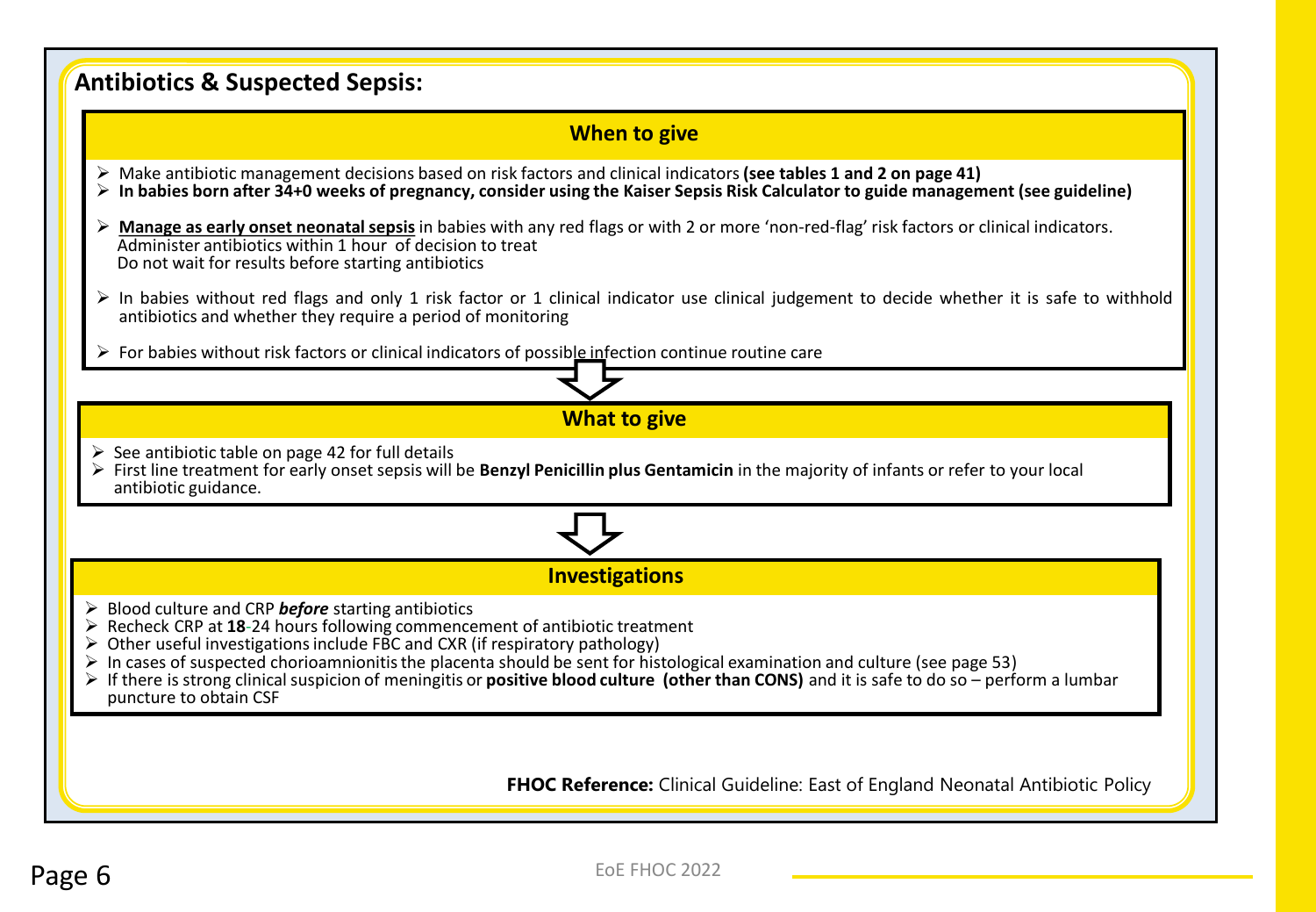| Red Flag $\blacktriangle$ Suspected or confirmed infection in another baby in the case of a multiple pregnancy<br>> Invasive group B streptococcal infection in a previous baby or maternal group B streptococcal colonisation, bacteriuria or infection in the<br>current pregnancy.<br>> Pre-term birth following spontaneous labour before 37 weeks' gestation.<br>$\triangleright$ Confirmed rupture of membranes for more than 18 hours before a pre-term birth.<br>> Confirmed prelabour rupture of membranes at term for more than 24 hours before the onset of labour.<br>$\triangleright$ Intrapartum fever higher than 38°C if there is suspected or confirmed bacterial infection.<br>$\triangleright$ Clinical diagnosis of chorioamnionitis<br>TABLE 2: Clinical indicators of possible early-onset neonatal infection (observations and events in the baby), including 'red flags'<br>Red Flag 1> Apnoea (temporary stopping of breathing)<br>Red Flag $\left\{\rightarrow\right.$ Seizures<br>Red Flag $\blacklozenge$ Need for cardiopulmonary resuscitation<br>Red Flag $\blacktriangleright$ Need for mechanical ventilation<br>Red Flag $\blacktriangle$ Signs of shock<br>$\triangleright$ Altered behaviour or responsiveness<br>> Altered muscle tone (for example, floppiness)<br>$\triangleright$ Feeding difficulties (for example, feed refusal)<br>$\triangleright$ Feed intolerance, including vomiting, excessive gastric aspirates and abdominal distension<br>> Abnormal heart rate (bradycardia or tachycardia)<br>> Signs of respiratory distress (including grunting, recession, tachypnoea)<br>$\triangleright$ Hypoxia (for example, central cyanosis or reduced oxygen saturation level)<br>$\triangleright$ Persistent pulmonary hypertension of newborns<br>$\triangleright$ Jaundice within 24 hours of birth<br>$\triangleright$ Signs of neonatal encephalopathy<br>> Temperature abnormality (lower than 36°C or higher than 38°C) unexplained by environmental factors<br>$\triangleright$ Unexplained excessive bleeding, thrombocytopenia, or abnormal coagulation<br>> Altered glucose homeostasis (hypoglycaemia or hyperglycaemia)<br>> Metabolic acidosis (base deficit of 10mmol/litre or greater)<br>FHOC Reference: Clinical Guideline: East of England Neonatal Antibiotic Policy |        | TABLE 1: Risk factors for early-onset neonatal infection, including 'red flags' |  |  |  |  |  |
|-----------------------------------------------------------------------------------------------------------------------------------------------------------------------------------------------------------------------------------------------------------------------------------------------------------------------------------------------------------------------------------------------------------------------------------------------------------------------------------------------------------------------------------------------------------------------------------------------------------------------------------------------------------------------------------------------------------------------------------------------------------------------------------------------------------------------------------------------------------------------------------------------------------------------------------------------------------------------------------------------------------------------------------------------------------------------------------------------------------------------------------------------------------------------------------------------------------------------------------------------------------------------------------------------------------------------------------------------------------------------------------------------------------------------------------------------------------------------------------------------------------------------------------------------------------------------------------------------------------------------------------------------------------------------------------------------------------------------------------------------------------------------------------------------------------------------------------------------------------------------------------------------------------------------------------------------------------------------------------------------------------------------------------------------------------------------------------------------------------------------------------------------------------------------------------------------------------------------------------------------------------------------------------------------------------------------------------------|--------|---------------------------------------------------------------------------------|--|--|--|--|--|
|                                                                                                                                                                                                                                                                                                                                                                                                                                                                                                                                                                                                                                                                                                                                                                                                                                                                                                                                                                                                                                                                                                                                                                                                                                                                                                                                                                                                                                                                                                                                                                                                                                                                                                                                                                                                                                                                                                                                                                                                                                                                                                                                                                                                                                                                                                                                         |        |                                                                                 |  |  |  |  |  |
|                                                                                                                                                                                                                                                                                                                                                                                                                                                                                                                                                                                                                                                                                                                                                                                                                                                                                                                                                                                                                                                                                                                                                                                                                                                                                                                                                                                                                                                                                                                                                                                                                                                                                                                                                                                                                                                                                                                                                                                                                                                                                                                                                                                                                                                                                                                                         |        |                                                                                 |  |  |  |  |  |
|                                                                                                                                                                                                                                                                                                                                                                                                                                                                                                                                                                                                                                                                                                                                                                                                                                                                                                                                                                                                                                                                                                                                                                                                                                                                                                                                                                                                                                                                                                                                                                                                                                                                                                                                                                                                                                                                                                                                                                                                                                                                                                                                                                                                                                                                                                                                         |        |                                                                                 |  |  |  |  |  |
|                                                                                                                                                                                                                                                                                                                                                                                                                                                                                                                                                                                                                                                                                                                                                                                                                                                                                                                                                                                                                                                                                                                                                                                                                                                                                                                                                                                                                                                                                                                                                                                                                                                                                                                                                                                                                                                                                                                                                                                                                                                                                                                                                                                                                                                                                                                                         |        |                                                                                 |  |  |  |  |  |
|                                                                                                                                                                                                                                                                                                                                                                                                                                                                                                                                                                                                                                                                                                                                                                                                                                                                                                                                                                                                                                                                                                                                                                                                                                                                                                                                                                                                                                                                                                                                                                                                                                                                                                                                                                                                                                                                                                                                                                                                                                                                                                                                                                                                                                                                                                                                         |        |                                                                                 |  |  |  |  |  |
|                                                                                                                                                                                                                                                                                                                                                                                                                                                                                                                                                                                                                                                                                                                                                                                                                                                                                                                                                                                                                                                                                                                                                                                                                                                                                                                                                                                                                                                                                                                                                                                                                                                                                                                                                                                                                                                                                                                                                                                                                                                                                                                                                                                                                                                                                                                                         |        |                                                                                 |  |  |  |  |  |
|                                                                                                                                                                                                                                                                                                                                                                                                                                                                                                                                                                                                                                                                                                                                                                                                                                                                                                                                                                                                                                                                                                                                                                                                                                                                                                                                                                                                                                                                                                                                                                                                                                                                                                                                                                                                                                                                                                                                                                                                                                                                                                                                                                                                                                                                                                                                         |        |                                                                                 |  |  |  |  |  |
|                                                                                                                                                                                                                                                                                                                                                                                                                                                                                                                                                                                                                                                                                                                                                                                                                                                                                                                                                                                                                                                                                                                                                                                                                                                                                                                                                                                                                                                                                                                                                                                                                                                                                                                                                                                                                                                                                                                                                                                                                                                                                                                                                                                                                                                                                                                                         |        |                                                                                 |  |  |  |  |  |
|                                                                                                                                                                                                                                                                                                                                                                                                                                                                                                                                                                                                                                                                                                                                                                                                                                                                                                                                                                                                                                                                                                                                                                                                                                                                                                                                                                                                                                                                                                                                                                                                                                                                                                                                                                                                                                                                                                                                                                                                                                                                                                                                                                                                                                                                                                                                         |        |                                                                                 |  |  |  |  |  |
|                                                                                                                                                                                                                                                                                                                                                                                                                                                                                                                                                                                                                                                                                                                                                                                                                                                                                                                                                                                                                                                                                                                                                                                                                                                                                                                                                                                                                                                                                                                                                                                                                                                                                                                                                                                                                                                                                                                                                                                                                                                                                                                                                                                                                                                                                                                                         |        |                                                                                 |  |  |  |  |  |
|                                                                                                                                                                                                                                                                                                                                                                                                                                                                                                                                                                                                                                                                                                                                                                                                                                                                                                                                                                                                                                                                                                                                                                                                                                                                                                                                                                                                                                                                                                                                                                                                                                                                                                                                                                                                                                                                                                                                                                                                                                                                                                                                                                                                                                                                                                                                         |        |                                                                                 |  |  |  |  |  |
|                                                                                                                                                                                                                                                                                                                                                                                                                                                                                                                                                                                                                                                                                                                                                                                                                                                                                                                                                                                                                                                                                                                                                                                                                                                                                                                                                                                                                                                                                                                                                                                                                                                                                                                                                                                                                                                                                                                                                                                                                                                                                                                                                                                                                                                                                                                                         |        |                                                                                 |  |  |  |  |  |
|                                                                                                                                                                                                                                                                                                                                                                                                                                                                                                                                                                                                                                                                                                                                                                                                                                                                                                                                                                                                                                                                                                                                                                                                                                                                                                                                                                                                                                                                                                                                                                                                                                                                                                                                                                                                                                                                                                                                                                                                                                                                                                                                                                                                                                                                                                                                         |        |                                                                                 |  |  |  |  |  |
|                                                                                                                                                                                                                                                                                                                                                                                                                                                                                                                                                                                                                                                                                                                                                                                                                                                                                                                                                                                                                                                                                                                                                                                                                                                                                                                                                                                                                                                                                                                                                                                                                                                                                                                                                                                                                                                                                                                                                                                                                                                                                                                                                                                                                                                                                                                                         |        |                                                                                 |  |  |  |  |  |
|                                                                                                                                                                                                                                                                                                                                                                                                                                                                                                                                                                                                                                                                                                                                                                                                                                                                                                                                                                                                                                                                                                                                                                                                                                                                                                                                                                                                                                                                                                                                                                                                                                                                                                                                                                                                                                                                                                                                                                                                                                                                                                                                                                                                                                                                                                                                         |        |                                                                                 |  |  |  |  |  |
|                                                                                                                                                                                                                                                                                                                                                                                                                                                                                                                                                                                                                                                                                                                                                                                                                                                                                                                                                                                                                                                                                                                                                                                                                                                                                                                                                                                                                                                                                                                                                                                                                                                                                                                                                                                                                                                                                                                                                                                                                                                                                                                                                                                                                                                                                                                                         |        |                                                                                 |  |  |  |  |  |
|                                                                                                                                                                                                                                                                                                                                                                                                                                                                                                                                                                                                                                                                                                                                                                                                                                                                                                                                                                                                                                                                                                                                                                                                                                                                                                                                                                                                                                                                                                                                                                                                                                                                                                                                                                                                                                                                                                                                                                                                                                                                                                                                                                                                                                                                                                                                         |        |                                                                                 |  |  |  |  |  |
|                                                                                                                                                                                                                                                                                                                                                                                                                                                                                                                                                                                                                                                                                                                                                                                                                                                                                                                                                                                                                                                                                                                                                                                                                                                                                                                                                                                                                                                                                                                                                                                                                                                                                                                                                                                                                                                                                                                                                                                                                                                                                                                                                                                                                                                                                                                                         |        |                                                                                 |  |  |  |  |  |
|                                                                                                                                                                                                                                                                                                                                                                                                                                                                                                                                                                                                                                                                                                                                                                                                                                                                                                                                                                                                                                                                                                                                                                                                                                                                                                                                                                                                                                                                                                                                                                                                                                                                                                                                                                                                                                                                                                                                                                                                                                                                                                                                                                                                                                                                                                                                         |        |                                                                                 |  |  |  |  |  |
|                                                                                                                                                                                                                                                                                                                                                                                                                                                                                                                                                                                                                                                                                                                                                                                                                                                                                                                                                                                                                                                                                                                                                                                                                                                                                                                                                                                                                                                                                                                                                                                                                                                                                                                                                                                                                                                                                                                                                                                                                                                                                                                                                                                                                                                                                                                                         |        |                                                                                 |  |  |  |  |  |
|                                                                                                                                                                                                                                                                                                                                                                                                                                                                                                                                                                                                                                                                                                                                                                                                                                                                                                                                                                                                                                                                                                                                                                                                                                                                                                                                                                                                                                                                                                                                                                                                                                                                                                                                                                                                                                                                                                                                                                                                                                                                                                                                                                                                                                                                                                                                         |        |                                                                                 |  |  |  |  |  |
|                                                                                                                                                                                                                                                                                                                                                                                                                                                                                                                                                                                                                                                                                                                                                                                                                                                                                                                                                                                                                                                                                                                                                                                                                                                                                                                                                                                                                                                                                                                                                                                                                                                                                                                                                                                                                                                                                                                                                                                                                                                                                                                                                                                                                                                                                                                                         |        |                                                                                 |  |  |  |  |  |
|                                                                                                                                                                                                                                                                                                                                                                                                                                                                                                                                                                                                                                                                                                                                                                                                                                                                                                                                                                                                                                                                                                                                                                                                                                                                                                                                                                                                                                                                                                                                                                                                                                                                                                                                                                                                                                                                                                                                                                                                                                                                                                                                                                                                                                                                                                                                         |        |                                                                                 |  |  |  |  |  |
|                                                                                                                                                                                                                                                                                                                                                                                                                                                                                                                                                                                                                                                                                                                                                                                                                                                                                                                                                                                                                                                                                                                                                                                                                                                                                                                                                                                                                                                                                                                                                                                                                                                                                                                                                                                                                                                                                                                                                                                                                                                                                                                                                                                                                                                                                                                                         |        |                                                                                 |  |  |  |  |  |
|                                                                                                                                                                                                                                                                                                                                                                                                                                                                                                                                                                                                                                                                                                                                                                                                                                                                                                                                                                                                                                                                                                                                                                                                                                                                                                                                                                                                                                                                                                                                                                                                                                                                                                                                                                                                                                                                                                                                                                                                                                                                                                                                                                                                                                                                                                                                         |        |                                                                                 |  |  |  |  |  |
|                                                                                                                                                                                                                                                                                                                                                                                                                                                                                                                                                                                                                                                                                                                                                                                                                                                                                                                                                                                                                                                                                                                                                                                                                                                                                                                                                                                                                                                                                                                                                                                                                                                                                                                                                                                                                                                                                                                                                                                                                                                                                                                                                                                                                                                                                                                                         |        |                                                                                 |  |  |  |  |  |
|                                                                                                                                                                                                                                                                                                                                                                                                                                                                                                                                                                                                                                                                                                                                                                                                                                                                                                                                                                                                                                                                                                                                                                                                                                                                                                                                                                                                                                                                                                                                                                                                                                                                                                                                                                                                                                                                                                                                                                                                                                                                                                                                                                                                                                                                                                                                         |        |                                                                                 |  |  |  |  |  |
|                                                                                                                                                                                                                                                                                                                                                                                                                                                                                                                                                                                                                                                                                                                                                                                                                                                                                                                                                                                                                                                                                                                                                                                                                                                                                                                                                                                                                                                                                                                                                                                                                                                                                                                                                                                                                                                                                                                                                                                                                                                                                                                                                                                                                                                                                                                                         | Page 7 |                                                                                 |  |  |  |  |  |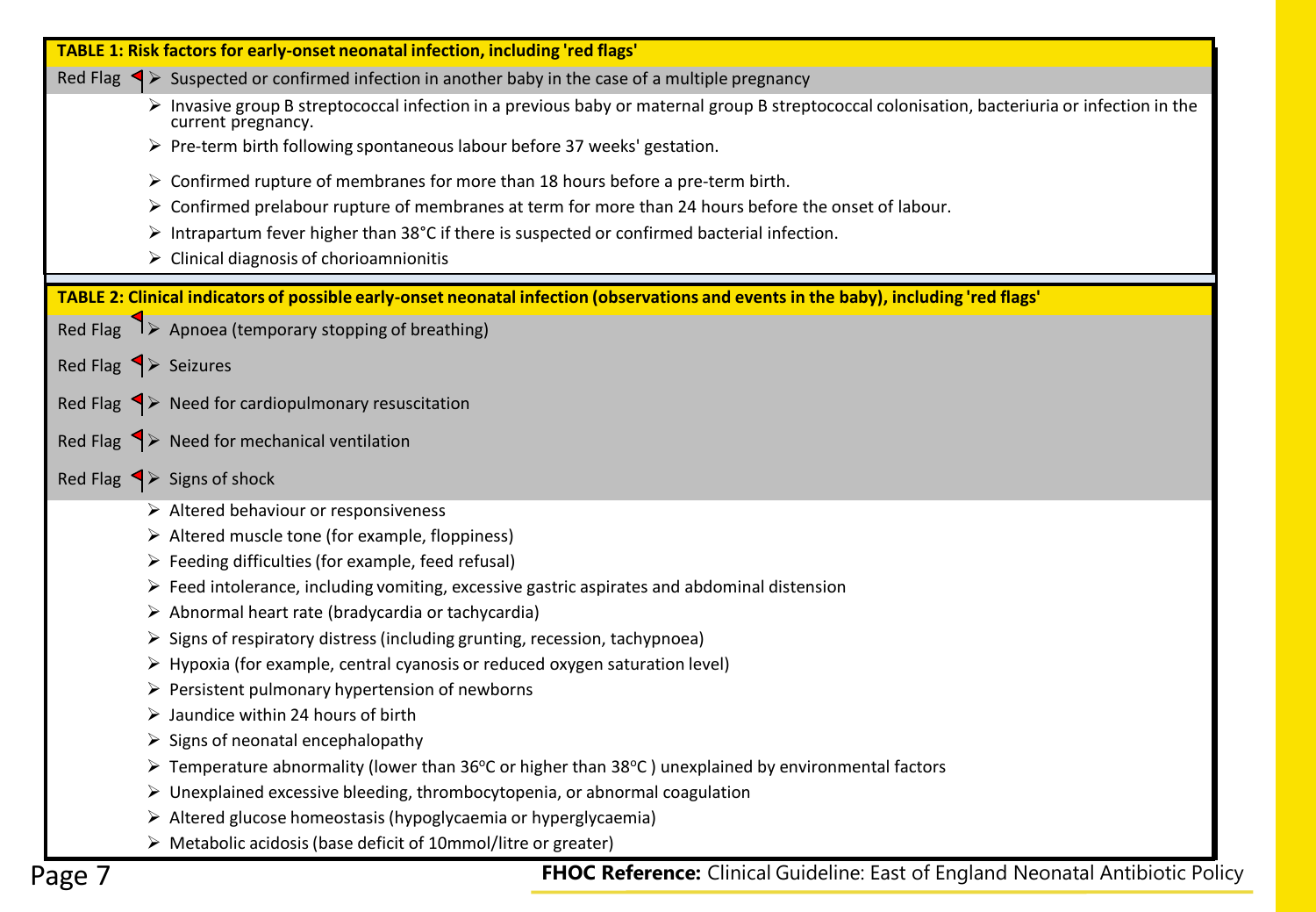## **Antibiotics: Early Onset Sepsis – up to 72 hours of age**

*(See EoE Antibiotic Prescribing policy if suspected abdominal pathology)*

| <b>Indication</b>                                                              | Drug, dose and route                                                                                                                                                  | <b>Dose interval</b>                                                                                                              | <b>Notes</b>                                                                                                                                                                                                                                                                                                                                                                                                                                                                                                                                                                                                                         |  |
|--------------------------------------------------------------------------------|-----------------------------------------------------------------------------------------------------------------------------------------------------------------------|-----------------------------------------------------------------------------------------------------------------------------------|--------------------------------------------------------------------------------------------------------------------------------------------------------------------------------------------------------------------------------------------------------------------------------------------------------------------------------------------------------------------------------------------------------------------------------------------------------------------------------------------------------------------------------------------------------------------------------------------------------------------------------------|--|
| <b>Early onset</b>                                                             | <b>BENZYLPENICILLIN</b><br>25mg/kg IV<br><b>BENZYLPENICILLIN</b><br>50mg/kg IV**<br>**If meningitis is<br>suspected**<br>+ GENTAMICIN 5mg/kg IV                       | 12 hourly up to 7 days<br>or 8 hourly if very ill<br>Up to 7 days 5mg/kg                                                          | Use intravenous Benzylpenicillin with gentamicin as the first-choice<br>$\bullet$<br>antibiotic regimen for empirical treatment of suspected infection unless<br>microbiological surveillance data reveal local bacterial resistance patterns<br>indicating a different antibiotic<br>Higher dose of Benzylpenicillin (50mg/kg) is recommended for babies<br>who have suspected meningitis to achieve bactericidal concentration in<br>the CSF<br>If the baby appears very ill consider shortening the dose interval to every<br>8 hours<br>If there is microbiological evidence of gram negative bacterial sepsis, add<br>$\bullet$ |  |
|                                                                                | *See EoE Gentamicin<br>every 36 hours<br>confirmed, stop benzylpenicillin<br>prescription chart for drug<br>$\bullet$<br>monitoring and dose interval<br>instructions | another antibiotic such as cefotaxime. If gram negative infection n is<br>Care is needed with prescribing times and trough levels |                                                                                                                                                                                                                                                                                                                                                                                                                                                                                                                                                                                                                                      |  |
| <b>Suspected</b><br><b>CSF</b><br>involvement                                  | <b>AMOXICILLIN 100MG/KG</b><br>and                                                                                                                                    | 12 hourly up to 7 days                                                                                                            | Decision to be made by a senior clinician, especially if blood stained CSF.<br>If meningitis is suspected but the causative pathogen is unknown, treat<br>with intravenous amoxicillin and cefotaxime.                                                                                                                                                                                                                                                                                                                                                                                                                               |  |
|                                                                                | <b>CEFOTAXIME 25mg/kg IV</b><br><b>BUT</b><br>50mg/kg<br>In severe infection                                                                                          | 12 hourly up to 7 days                                                                                                            | If meningitis is caused by Gram negative infection, stop amoxicillin and<br>$\bullet$<br>treat with cefotxime alone<br>If GpB Strep is confirmed in CSF, then antibiotics should be changed to<br>$\bullet$<br>Benzylpenicillin, giving a dose of 50mg/kg and gentamicin 5mg/kg.<br>Treatment using Benzylpenicillin should be continued for 14 days.<br>Gentamicin to be given for 5 days.<br>f Listeria is in blood culture or CSF, treat with amoxicillin and gentamicin<br>$\bullet$                                                                                                                                             |  |
| <b>E-Coli</b><br><b>infections</b>                                             | <b>CEFOTAXIME 25mg/kg IV</b><br><b>BUT</b>                                                                                                                            | 12 hourly up to 7 days                                                                                                            |                                                                                                                                                                                                                                                                                                                                                                                                                                                                                                                                                                                                                                      |  |
| If no<br>improvement<br>after 48<br>hours.                                     | 50mg/kg<br>In severe infection                                                                                                                                        |                                                                                                                                   |                                                                                                                                                                                                                                                                                                                                                                                                                                                                                                                                                                                                                                      |  |
| FHOC Reference: Clinical Guideline: East of England Neonatal Antibiotic Policy |                                                                                                                                                                       |                                                                                                                                   |                                                                                                                                                                                                                                                                                                                                                                                                                                                                                                                                                                                                                                      |  |